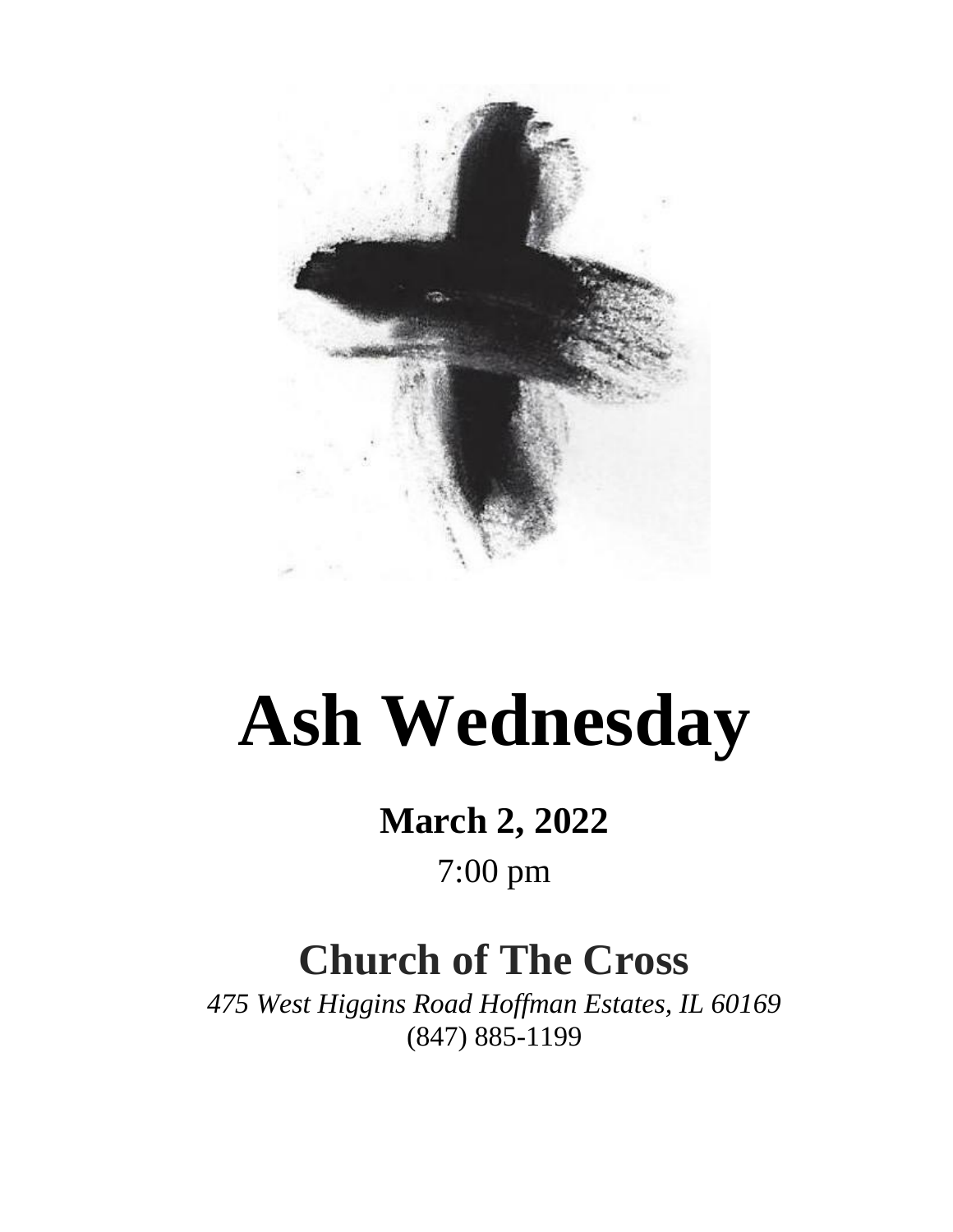PRELUDE "What Wondrous Love" *arr James E Clemens* Marie R.

WORDS OF WELCOME

 $C$ ALL TO WORSHIP<sup>1</sup>  $R$ <sup>e</sup>  $R$ <sup>e</sup>  $R$ <sup>e</sup>  $R$ <sup>e</sup>  $R$ <sup>e</sup>  $R$ <sup>e</sup>  $R$ <sup>e</sup>  $R$ <sup>e</sup>  $R$ <sup>e</sup>  $R$ <sup>e</sup>  $R$ <sup>e</sup>  $R$ <sup>e</sup>  $R$ <sup>e</sup>  $R$ <sup>e</sup>  $R$ <sup>e</sup>  $R$ <sup>e</sup>  $R$ <sup>e</sup>  $R$ <sup>e</sup>  $R$ <sup>e</sup>  $R$ <sup>e</sup>  $R$ <sup>e</sup>  $R$ <sup>e</sup>  $R$ <sup>e</sup>  $R$ <sup>e</sup>  $R$ <sup>e</sup>  $R$ <sup>e</sup>  $R$ <sup>e</sup>  $R$ <sup>e</sup>  $R$ <sup></sup>

We despise our fragility.

#### **God is our hope in life and in death.**

We are terrified by shapeless threat.

#### **In Christ we are held, in life and in death.**

God chooses redemption and releases the bonds of fear.

#### **May God prepare our hearts and minds to be renewed in Christ.**

OPENING HYMN "Lord, Who Throughout These Forty Days" *GTG #166*

EVENING PRAYER<sup>2</sup>

*The Cost of a Changing Day* Judie T.

Ever-present God: Everything is in Your hands. You ordained everything; ordered everything. You made all ages a preparation for the coming of your Son. You called Your people out of Egypt to cradle Him. Your prophets foretold Him, Son of David, infant of Mary.

**And when the time was ripe, He came: wielding the hammer, treading the winepress, tramping the earth, contradicting the smooth, giving hope to the sinners, redeeming the world.** 

Ever-present God: Everything is still in Your hands. Out of eternity You called each one of us into Your Church. By the spirit of prophecy, You have awakened our souls to expectancy.

**By most strange choosing it is we You have named to redeem the world by faith in You, continuing Your incarnation. Heavenly Father: we acknowledge our unworthiness to be that continuing incarnation.**

We sing of His birth in a stable, but we hardly accept His presence in so rancid a place. We rejoice that Shepherds acclaim Him at their work, but we don't make our work the sort of place to meet Him. We acknowledge His welcome by the wise men who had to change direction to find Him, but we want to be wise without changing direction. We are content to be humbled, if we can keep our pride. We are ready for the unexpected story, so long as we can continue in our own expected way. We don't want to be born again when are old: how can we possibly be born again when we are old? Yet…

**Take us, O God, and remake us. Give us boldness to enter through the veil that is His flesh: knowing in fullness of faith that our hearts are cleansed from an evil conscience: so that we may consider one another, and provoke one another to good works, and open our minds and hearts to the meaning and the cost of a changing day.** 

THE LORD'S PRAYER

| TAIZÉ SONG                | "Wait for the Lord" (sing $2x$ ) | GTG #90  |
|---------------------------|----------------------------------|----------|
| <b>CALL TO CONFESSION</b> |                                  | Judie T. |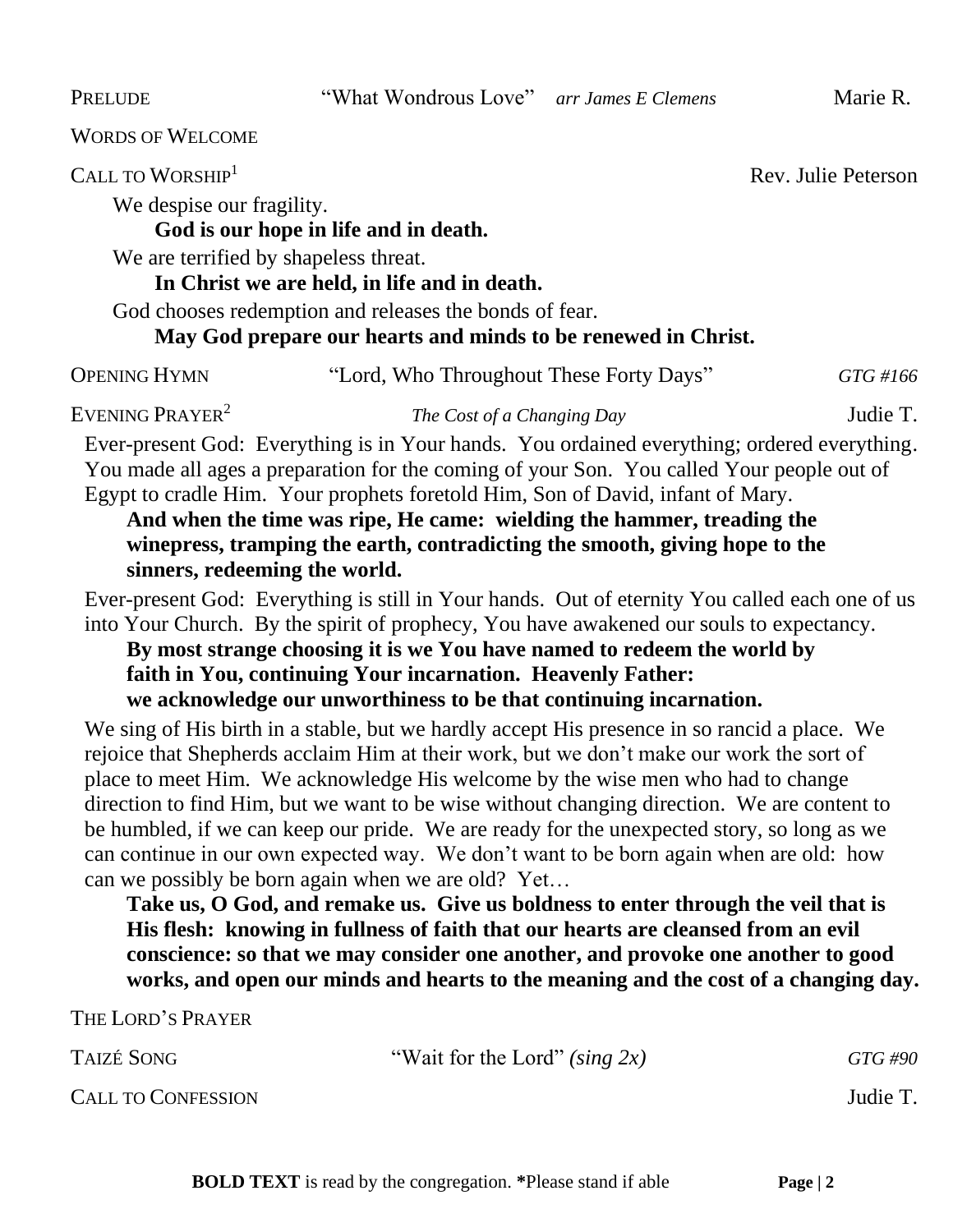PRAYER OF CONFESSION<sup>1</sup>

**Holy God, how quickly we defend ourselves. Our minds are full of excuses, justification, and denial. The sense of threat distances us from one another and hardens our hearts. Humble us. Hold us. Heal us. Forgive us, O God, our Creator and Sustainer. Our hope and restoration depend on you alone.**

| <b>ASSURANCE OF PARDON</b>                                                                             |                                 | Pastor Julie |  |  |  |
|--------------------------------------------------------------------------------------------------------|---------------------------------|--------------|--|--|--|
| <b>RESPONDING TO GRACE</b>                                                                             | "Holy, Holy, Holy" (sing $2x$ ) | GTG # 595    |  |  |  |
| PRAYER OF ILLUMINATION                                                                                 |                                 |              |  |  |  |
| <b>SCRIPTURE READING</b><br>This is the Word of God for the people of God.<br><b>Thanks be to God!</b> | Matthew 6:1-6, 16-21            | Judie T.     |  |  |  |
| <b>SCRIPTURE READING</b><br>This is the Word of God for the people of God.<br><b>Thanks be to God!</b> | 2 Corinthians $5:20b-6:10$      | Pastor Julie |  |  |  |
| <b>EVENING MEDITATION</b>                                                                              |                                 | Pastor Julie |  |  |  |
| <b>HYMN</b>                                                                                            | "Just As I Am" $(vs1-2,4)$      | $GTG \# 442$ |  |  |  |
| <b>THE LORD'S SUPPER</b>                                                                               |                                 |              |  |  |  |

INVITATION TO THE TABLE<sup>3</sup>

GREAT PRAYER OF THANKSGIVING<sup>3</sup>

Holy God, we are a people of journey, and we begin this journey by recognize our own humanity. This Table proclaims to us that while death will indeed one day overtake our bodies, God offers life to all who believe in Jesus Christ.

**On our bodies we bear the marks of sin and death. But on our hearts, we bear the marks of Jesus Christ—our Redeemer and our lord. We will kick up the dust of our mortality as we walk with Jesus to the cross. But as we are marked on our foreheads tonight with the mark of death, we remember our heart bears the marks of a love which cannot be comprehended, cannot be exhausted, cannot be limited, loves us until the end.** 

On the night in which Jesus was betrayed, he took bread and gave thanks to God, broke the bread, gave it to his disciples, and said: *"Take eat; this is my body which is given for you. Do this in remembrance of me."* When the supper was over, he took the cup, gave thanks to God, gave it to his disciples, and said: *"Drink from this, all of you; this is my blood of the new covenant, poured out for your and for many for the forgiveness of sins. Do this, as often as you drink it in remembrance of me."*

**We remember tonight that the way to life is through death. It is in the life and love of Christ that we come to this Table. The ashes remind us that we all come from dust and to dust these bodies will return.** 

 **BOLD TEXT** is read by the congregation. \*Please stand if able **Page | 3**